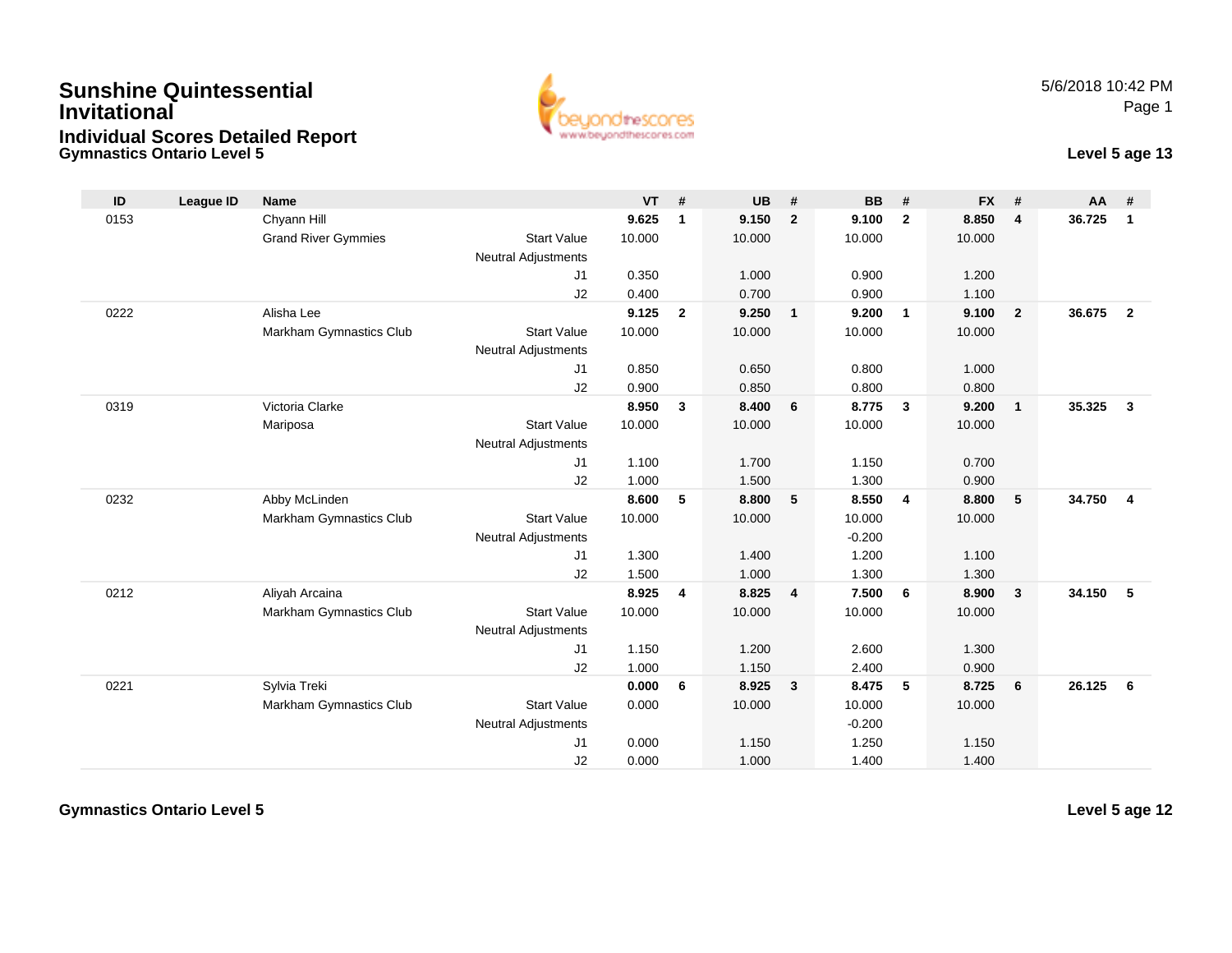| <b>Sunshine Quintessential</b> |  |
|--------------------------------|--|
| Invitational                   |  |



## **ID League ID Name VT # UB # BB # FX # AA #** 0216 Laura Rodrigues **8.825 <sup>3</sup> 8.900 <sup>2</sup> 8.775 <sup>1</sup> 8.800 <sup>3</sup> 35.300 <sup>1</sup>** Markham Gymnastics Clubb 3tart Value 10.000 10.000 10.000 10.000 10.000 Neutral Adjustments J1 1.250 1.200 1.150 1.250 J22 1.100 1.000 1.300 1.150 0219 Hannah Udall **9.250 <sup>2</sup> 9.100 <sup>1</sup> 7.375 <sup>5</sup> 9.125 <sup>1</sup> 34.850 <sup>2</sup>** Markham Gymnastics Clubb 3tart Value 10.000 10.000 10.000 10.000 10.000 Neutral Adjustments J1 0.800 1.000 2.500 0.900 J2 0.700 0.800 2.750 0.850 0320 Jada Downs **9.350 <sup>1</sup> 8.400 <sup>3</sup> 7.900 <sup>4</sup> 8.900 <sup>2</sup> 34.550 <sup>3</sup>** Mariposa Start Value 10.000 10.000 10.000 10.000 Neutral Adjustments J1 0.700 1.700 2.000 1.200 J2 0.600 1.500 2.200 1.000 0173 <sup>1022454</sup> Alexia Ferguson **8.775 <sup>4</sup> 7.750 <sup>4</sup> 8.350 <sup>3</sup> 8.525 <sup>4</sup> 33.400 <sup>4</sup>** Jungle Gym Gymnastics Start Valuee 10.000 10.000 10.000 10.000 Neutral Adjustments $-0.200$ 1.500 J1 1.150 2.200 1.500 1.400 J2 1.300 2.300 1.400 1.550 0127 Hadley Diskos **8.650 <sup>5</sup> 7.100 <sup>5</sup> 8.450 <sup>2</sup> 7.950 <sup>5</sup> 32.150 <sup>5</sup>** Hamilton Mountain Gymnastics**Centre** Start Valuee 10.000 10.000 10.000 10.000 Neutral Adjustments J1 1.300 3.000 1.600 2.000 J2 1.400 2.800 1.500 2.100 **Individual Scores Detailed Report**

## **Gymnastics Ontario Level 5**

**Level 5 age 14+**

| ID   | League ID | <b>Name</b>           |                            | $VT$ # |                         | <b>UB</b> | - # | <b>BB</b> | #                       | <b>FX</b> | # | $AA$ # |   |
|------|-----------|-----------------------|----------------------------|--------|-------------------------|-----------|-----|-----------|-------------------------|-----------|---|--------|---|
| 0291 |           | Halle Bertrim         |                            | 9.025  | $\overline{\mathbf{2}}$ | 8.950     |     | 8.350     |                         | 9.100     |   | 35.425 |   |
|      |           | Jungle Gym Gymnastics | <b>Start Value</b>         | 10.000 |                         | 10.000    |     | 10.000    |                         | 10.000    |   |        |   |
|      |           |                       | <b>Neutral Adjustments</b> |        |                         |           |     |           |                         |           |   |        |   |
|      |           |                       | J1                         | 0.950  |                         | 1.200     |     | 1.550     |                         | 0.900     |   |        |   |
|      |           |                       | J2                         | 000.1  |                         | 0.900     |     | 1.750     |                         | 0.900     |   |        |   |
| 0198 |           | Gwendolyn Beauchamp   |                            | 9.250  |                         | 8.000 2   |     | 7.850     | $\overline{\mathbf{2}}$ | 8.625     | 2 | 33.725 | 2 |
|      |           | <b>Bancroft Gems</b>  | <b>Start Value</b>         | 10.000 |                         | 10.000    |     | 10.000    |                         | 10.000    |   |        |   |
|      |           |                       | <b>Neutral Adjustments</b> |        |                         |           |     |           |                         |           |   |        |   |